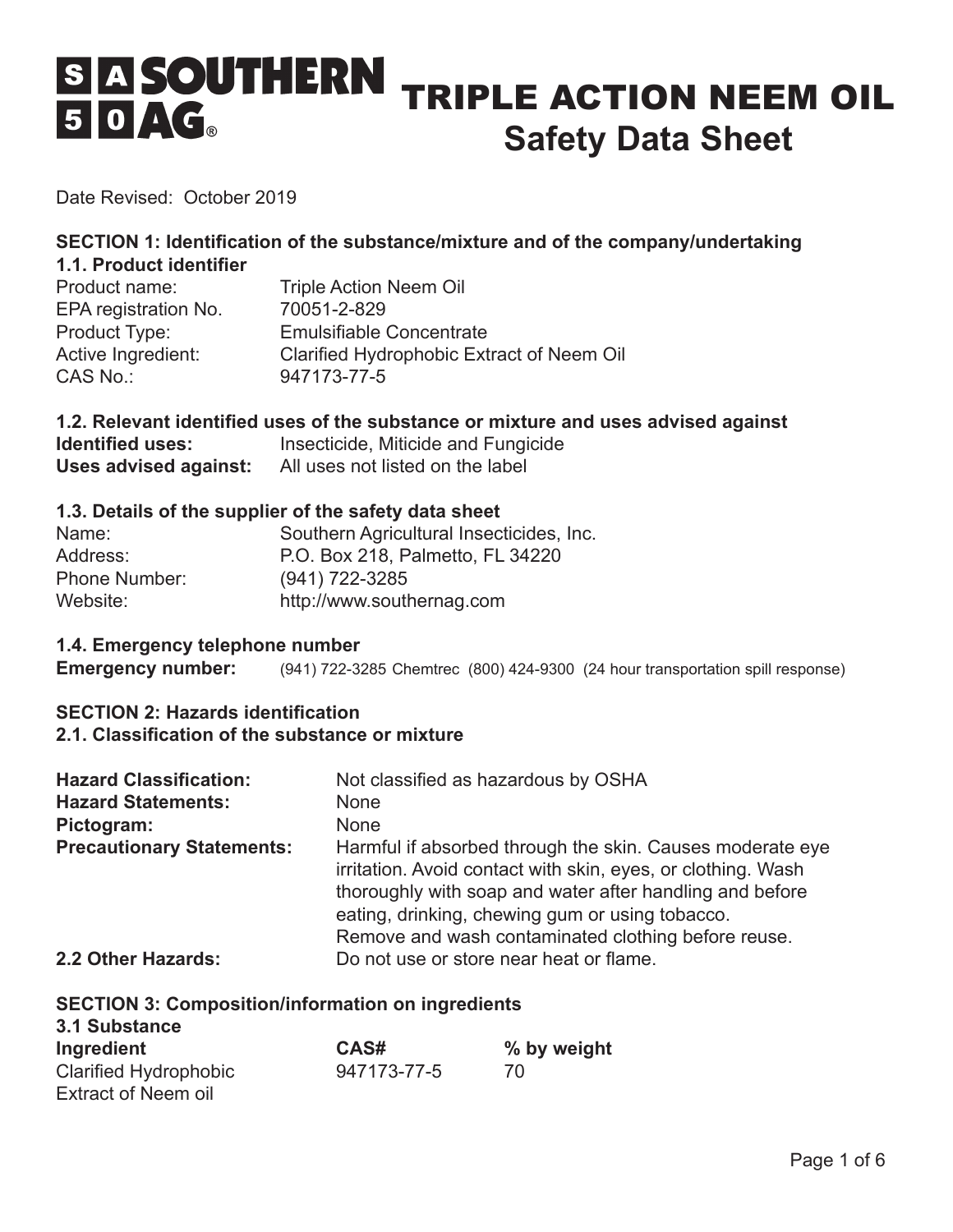# **SECTION 4: First aid measures**

#### **4.1. Description of first aid measures**

| <b>Generic measures</b>   | Call poison control center or doctor for treatment advice. Have the product<br>container or label with you when you calling the poison control center or<br>doctor or going for treatment. |
|---------------------------|--------------------------------------------------------------------------------------------------------------------------------------------------------------------------------------------|
| <b>Eye Contact:</b>       | Hold eye open and rinse slowly and gently for 15-20 minutes. Remove<br>contact lenses after 5 minutes if present and continue rinsing eye.                                                 |
| <b>Skin Contact:</b>      | Remove contaminated clothing and wash with plenty of water for 15-20<br>minutes.                                                                                                           |
| Inhalation:<br>Ingestion: | Call poison control center or doctor for treatment advice.<br>Call poison control center or doctor for treatment advice.                                                                   |

# **4.2. Most important symptoms and effects, both acute and delayed**

Eye and skin irritation

# **4.3. Indication of any immediate medical attention and special treatment needed**  None known

| <b>SECTION 5: Firefighting measures</b> |                                    |
|-----------------------------------------|------------------------------------|
| 5.1. Extinguishing media                |                                    |
| <b>Suitable Extinguishing Media:</b>    | Dry chemical, foam, carbon dioxide |
| Unsuitable Extinguishing Media:         | water                              |

#### **5.2. Special hazards arising from the substance or mixture Hazardous combustion products:** None known

| 5.3. Advice for firefighters       |                |
|------------------------------------|----------------|
| <b>Protection of Firefighters:</b> | Not determined |

# **SECTION 6: Accidental release measures**

#### **6.1. Personal precautions, protective equipment and emergency procedures For non-emergency personnel:** Same as applicators and handlers\* see section 8 **For emergency responders:** Same as applicators and handlers\* see section 8

# **6.2. Environmental precautions**

This product is hazardous to fish and aquatic vertebrates. For terrestrial uses: Do not apply directly to water or to areas where surface water is present, or to intertidal areas below the mean high water mark.

This product is toxic to bees exposed to direct treatment. Do not apply this product while bees are actively visiting the treatment area.

#### **6.3. Methods and material for containment and cleaning up**

| <b>Methods for Containment:</b> | Do not use in a manner that would allow drift or rinse water from |
|---------------------------------|-------------------------------------------------------------------|
|                                 | equipment cleaning to contaminate water sources or supplies.      |
| <b>Methods for Clean-Up:</b>    | None specified                                                    |
| <b>Other Information:</b>       | <b>None</b>                                                       |

#### **6.4. Reference to other sections**

See Section 8 for occupational exposure limits and risk management measures. Refer to Section 13 for disposal considerations.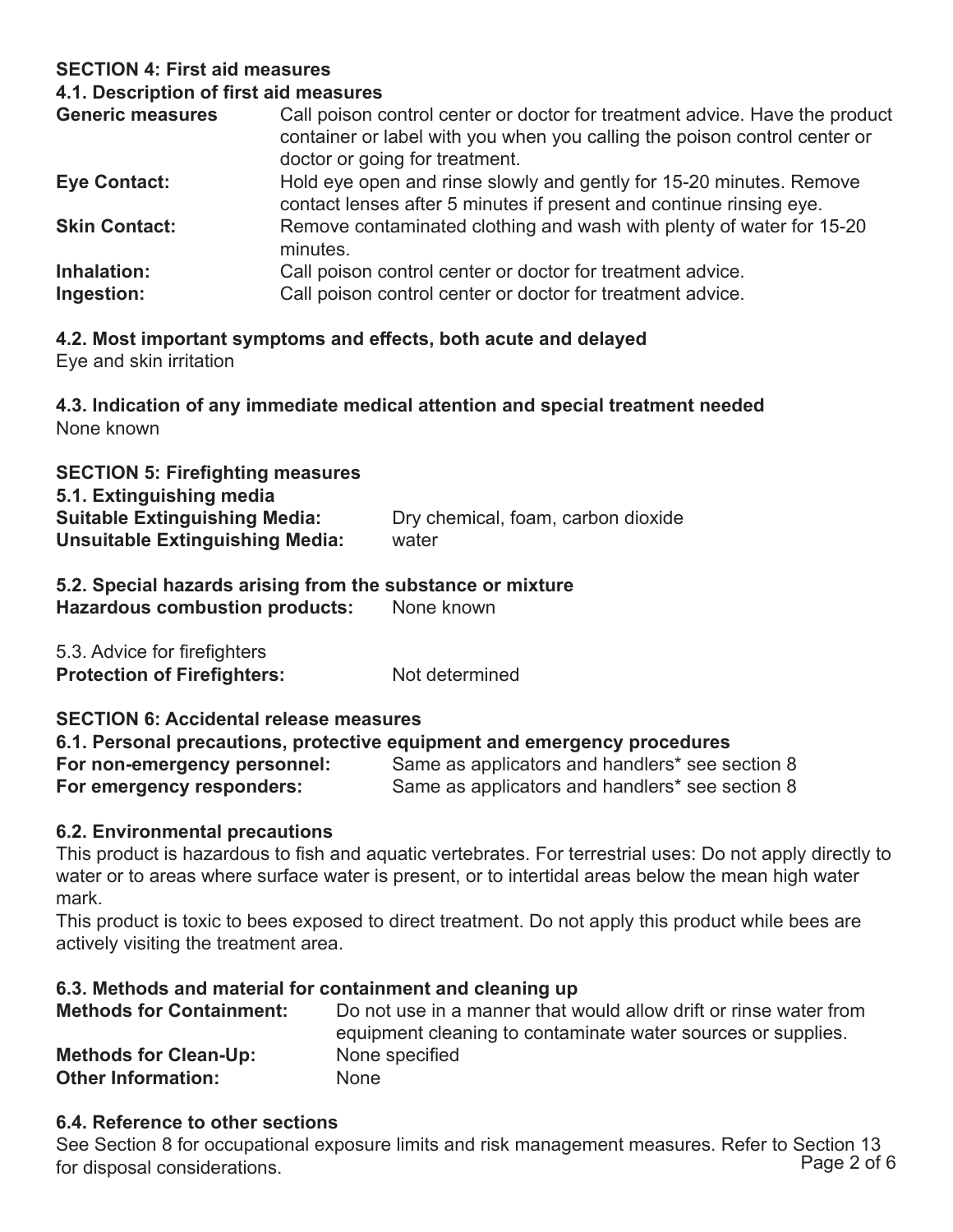**7.1. Precautions for safe handling** The following equipment should be worn by handlers, applicators Long sleeved shirt, long pants, chemical resistant gloves (such as barrier laminate, butyl rubber, nitrile rubber, neoprene rubber, or poly vinyl chloride) shoes plus socks Follow manufactures instructions for cleaning and maintaining PPE. If no such instructions for washables use detergent and hot water. Keep and wash PPE separately from other laundry

#### **7.2. Conditions for safe storage, including any incompatibilities**

Keep in original container. Store in a dry place, away from direct sunlight, feed, or foodstuffs. Keep container tightly sealed when not in use. Do not store below 40°F (4°C).

**7.3. Specific end use(s)** Use only as specified on label.

| <b>SECTION 8: Exposure controls/personal protection</b><br>8.1. Control parameters |                |
|------------------------------------------------------------------------------------|----------------|
| <b>OSHA Permissible Exposure Limits (PELs): Not determined</b>                     |                |
| <b>ACGIH Threshold Limit Values:</b>                                               | Not determined |
| <b>Other Exposure Limits:</b>                                                      | Not determined |

**8.2. Exposure controls Engineering Controls:** None specified **Personal Protective Equipment Eye/Face Protection: Not specified Solid Protection**<br> **Skin Protection** 

**Body Protection: Coveralls Respiratory Protection:** None specified **Thermal Hazards:** None specified

Long pants, long sleeved shirt socks and shoes **Hand Protection:** chemical resistant gloves (such as barrier laminate, butyl rubber, nitrile rubber, neoprene rubber, or poly vinyl chloride)

**General Hygiene Considerations:** Avoid contact with skin, eyes, or clothing. Wash thoroughly with soap and water after handling and before eating, drinking, chewing gum or using tobacco. Remove and wash contaminated clothing before reuse.

**Environmental exposure controls:** For terrestrial use only: Do not apply directly to water or to areas where surface water is present, or to intertidal areas below the mean high water mark. This product is toxic to bees exposed to direct treatment. Do not apply this product while bees are actively visiting the treatment area.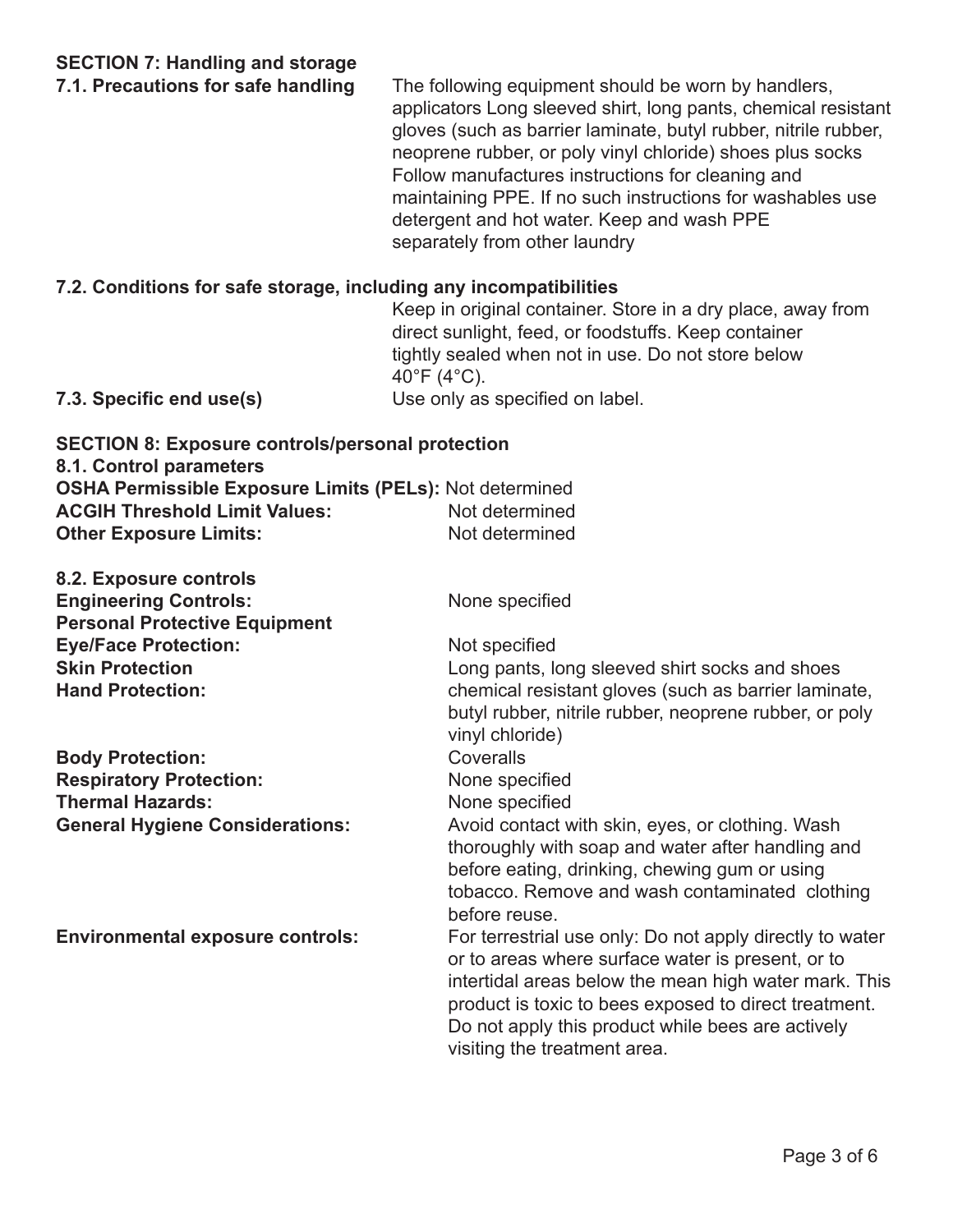#### **SECTION 9: Physical and chemical properties 9.1. Information on basic physical and chemical properties**

| Appearance:                            | <b>Brown liquid</b>               |
|----------------------------------------|-----------------------------------|
| Odour:                                 | Citrus/garlic                     |
| <b>Odour Threshold:</b>                | Not determined                    |
| pH: 1 dilution                         | $4.5 - 6.5$                       |
| <b>Melting Point / Freezing Point:</b> | $37^{\circ}$ F (3 $^{\circ}$ C)   |
| Initial Boiling Point:                 | $>275$ <sup>o</sup> F             |
| <b>Boiling Range:</b>                  | Not determined                    |
| Flash Point:                           | $140^{\circ}$ F (60 $^{\circ}$ C) |
| <b>Evaporation Rate:</b>               | Not determined                    |
| Flammability (solid, gas):             | Not applicable                    |
| Lower & Upper Flammability             | Not applicable                    |
| Limits:                                |                                   |
| Vapour Pressure:                       | Not determined                    |
| Volatility by weight:                  | 25%                               |
| Density:                               | $0.86 - 0.95$ g/ml                |
| Solubility:                            | Not determined                    |
| <b>Partition Coefficient</b>           | Not determined                    |
| (n-octanol/water):                     |                                   |
| Auto-ignition Temperature:             | Not determined                    |
| Decomposition Temperature:             | Not determined                    |
| Viscosity:                             | Not determined                    |
| <b>Explosive Properties:</b>           | None known                        |
| <b>Oxidizing Properties:</b>           | None known                        |
|                                        |                                   |

# **9.2. Other information**

Not available.

# **SECTION 10: Stability and reactivity**

| 10.1. Reactivity                         | None known       |
|------------------------------------------|------------------|
| 10.2. Chemical stability                 | <b>Stable</b>    |
| 10.3. Possibility of hazardous reactions | None known       |
| 10.4. Conditions to avoid                | Low temperatures |
| 10.5. Incompatible materials             | None known       |
| 10.6. Hazardous decomposition products   | None known       |
|                                          |                  |
|                                          |                  |

#### **SECTION 11: Toxicological information 11.1. Information on toxicological effects**

# **Acute Toxicity**

**Toxicological information on the substance or mixture:** 

| LD50 (oral)      | > 5000 mg/kg (test with similar product containing higher concentration of<br>the same active ingredient)           |
|------------------|---------------------------------------------------------------------------------------------------------------------|
| LD50 (dermal)    | > 2000 mg/kg (test with similar product containing higher concentration of<br>the same active ingredient)           |
| LC50(inhalation) | $> 6.17 \pm 1.23$ mg/L (test with similar product containing higher concentration<br>of the same active ingredient) |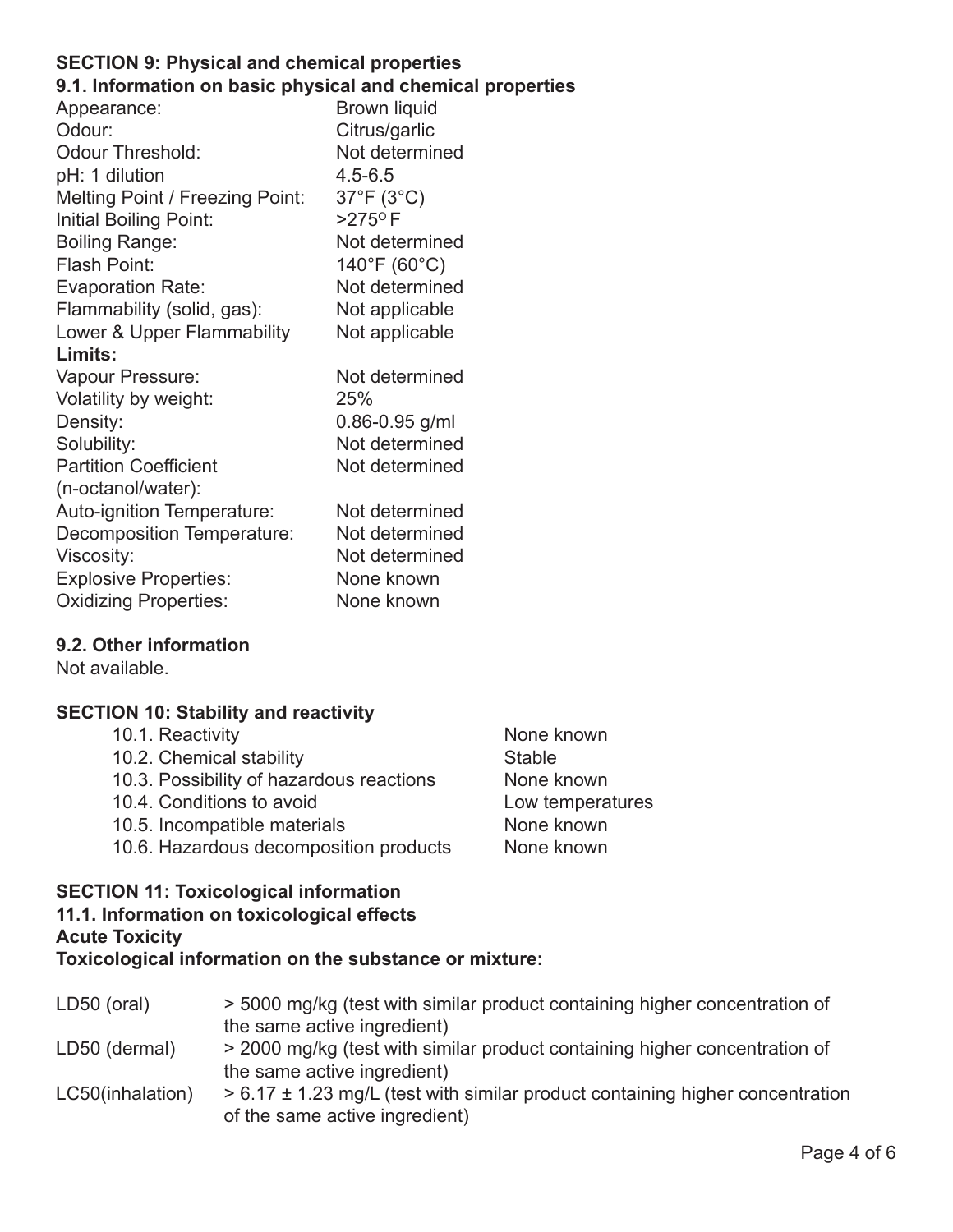Skin corrosion/irritation: Slightly irritating, Toxicity Category IV (test with similar product containing higher concentration of the same active ingredient) Eye irritation: Minimally irritating, Toxicity Category III (test with similar product containing higher concentration of the same active ingredient) Respiratory or skin sensitization: Mildly sensitizing (test with similar product containing high concentration of the same AI)

# **Other information on adverse health effects: Carcinogenicity**

NTP Listed: Not applicable IARC Listed: Not applicable OSHA: Not applicable

#### **11.2 Reference to other sections See Section 4 for symptoms and acute and delayed effects.**

**SECTION 12: Ecological information** 

**12.1. Toxicity** 

| <b>Test species</b>                     | <b>Test method</b>   | <b>Test substance</b>                                                                                                                 | $\mathsf{L}$ C50                                      |  |  |
|-----------------------------------------|----------------------|---------------------------------------------------------------------------------------------------------------------------------------|-------------------------------------------------------|--|--|
| <b>Bobwhite Quail</b>                   | 14-day<br>acute oral | Active Ingredient                                                                                                                     | LD50> 2,150 mg a.i./kg body weight                    |  |  |
| Pimephales promelas<br>(Fathead Minnow) | 96-hour              |                                                                                                                                       | Active Ingredient NOEC 96-hour: 2,000 mg/L            |  |  |
| Daphnia magna                           | <u>48-hour</u>       |                                                                                                                                       | Active Ingredient NOEC 48-hour: 2,000 mg/L            |  |  |
| Apis meltifera L                        |                      | This product is highly toxic to bees exposed to direct treatment.<br>Do not apply when bees are actively visiting the treatment area. |                                                       |  |  |
| 12.2. Persistence and degradability     |                      | environment.                                                                                                                          | Neem oil degrades rapidly and does not persist in the |  |  |
| 12.3. Bioaccumulative potential         |                      | Neem oil is not intended for use in aquatic environments.<br>Appropriate cautions are required for use around bodies of<br>water.     |                                                       |  |  |
| 12.4. Mobility in soil                  |                      | No data available.                                                                                                                    |                                                       |  |  |
| 12.5. Other adverse effects             |                      | No data available.                                                                                                                    |                                                       |  |  |

# **SECTION 13: Disposal considerations**

# **13.1. Waste treatment methods**

| <b>Disposal Instructions:</b><br><b>Pesticide Storage:</b> | Do not contaminate water, food, or feed by storage and disposal.<br>Keep in original container. Store in a dry place, away from direct sunlight,<br>or foodstuffs. Keep container tightly sealed when not in use. Do not store<br>below $40^{\circ}$ F ( $4^{\circ}$ C).                                                                                                      |
|------------------------------------------------------------|-------------------------------------------------------------------------------------------------------------------------------------------------------------------------------------------------------------------------------------------------------------------------------------------------------------------------------------------------------------------------------|
| Pesticide Disposal:                                        | Wastes resulting from the use of this product must be disposed of on-site<br>or at an approved waste disposal facility.                                                                                                                                                                                                                                                       |
| <b>Container Handling:</b>                                 | Non-refillable container. Do not reuse or refill this container.<br>Triple rinse container (or equivalent) promptly after emptying. Triple rinse<br>as following: Empty the remaining contents into application equipment or a<br>mix tank and drain for 10 seconds after the flow begins to drip. Fill<br>the container 1/4 full with water and recap. Shake for 10 seconds. |